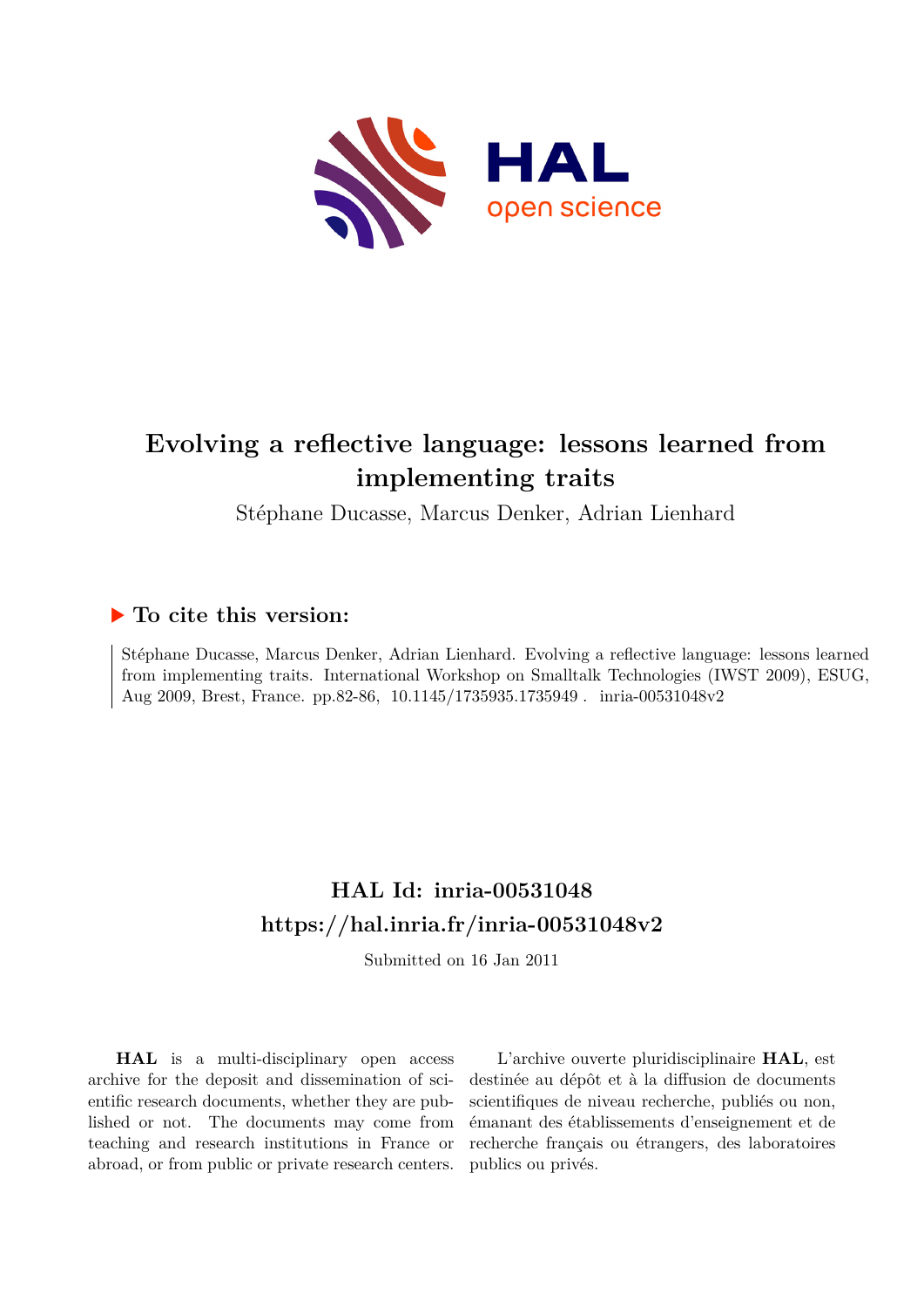## **Evolving a Reflective Language**

Lessons Learned from Implementing Traits

Stéphane Ducasse RMoD, INRIA Lille Nord Europe LIFL – CNRS UMR 8022 Lille, France

Marcus Denker PLEIAD Laboratory DCC University of Chile Santiago, Chile

### Adrian Lienhard Software Composition Group University of Bern Bern, Switzerland

## ABSTRACT

Traits are method groups that can be used to compose classes. They do not have a runtime existence and are conceptually folded into the classes that use them. Traits have been implemented in different languages. While implementing them in Smalltalk, our first reflex was to take advantage of the fact that traits are not run-time entities: we optimized the implementation for space and hence shared methods between traits and classes. However, by doing so we broke the introspective API of Smalltalk.

This paper illustrates a more general problem seen in all reflective systems: the implementation serves both as a model for execution and as the model that is exposed to the programmer. There is a conflict of interests between the information necessary for execution and the information the programmer is interested in. In addition, as soon as the implementation is exposed via reflection, we are not free to optimize. As the complete implementation is visible reflectively, there is no way to hide the optimizations.

Few papers report errors and this is one of them. We report our experience facing the initial API mismatch, which has a significant impact on the system because the language is reflective (*i.e.,* written in itself and causally connected). We present the new introspective API we put in place.

## Categories and Subject Descriptors

D.3.2 [Programming languages]: Object-oriented languages; D.2.3 [Software Engineering]: Coding Tools and Techniques

#### General Terms

Languages

### Keywords

traits, object-oriented languages, smalltalk, reflection, software evolution

Preprint. Published as: *IWST'09* August 31, 2009, Brest, France. 2009 ACM 978-1-60558-899-5 .

## 1. REFLECTION ON LANGUAGE FEATURES

Reflective languages as described by the two following definitions have a causally connected representation of themselves.

"Reflection is the ability of a program to manipulate as data something representing the state of the program during its own execution. There are two aspects of such manipulation: introspection and intercession. Introspection is the ability for a program to observe and therefore reason about its own state. Intercession is the ability for a program to modify its own execution state or alter its own interpretation or meaning. Both aspects require a mechanism for encoding execution state as data: providing such an encoding is called reification." [1]

"A system having itself as application domain and that is causally connected with this domain can be qualified as a reflective system." [11]

A reflective language is a good system to implement new features since it is open and often malleable to changes [6, 9, 12]. However, there is a cost in the fact that a reflective system will reflect on its own implementation. This poses a problem since the implementors are not able to freely optimize the system without taking into account that users can have access via the reflective API to the underlying implementation. [8, 9].

There is a plethora of approaches introducing new features in a language, but rarely do the authors evaluate the cost related to the presence of the underlying language reflective API [2]. In this paper we present the lessons learned from introducing traits and breaking part of the structural MOP of Smalltalk.

Before illustrating the problem, we briefly present traits and also the reflective API of Smalltalk that got affected by the traits presence.

### 2. TRAITS IN A NUTSHELL

Since this paper shows how the optimized implementation of traits in Smalltalk broke part of the Smalltalk reflective API, we present traits and stress some particular design points.

Traits are units of behaviour. They are groups of methods that act as behavioural building block of classes [5]. In addition to offering behaviour, traits also *require methods*, *i.e.,* methods that are needed so that trait behaviour is fulfilled. Traits do not define state, instead they require accessor methods.

Figure 1 shows a class SyncStream that uses two traits, TSyncReadWrite and TStream. The trait TSyncReadWrite provides the methods syncRead, syncWrite and hash. It requires the methods read and write, and the two accessor methods lock and lock:. We use an extension to UML to represent traits (the right column lists required methods while the left one lists the provided methods).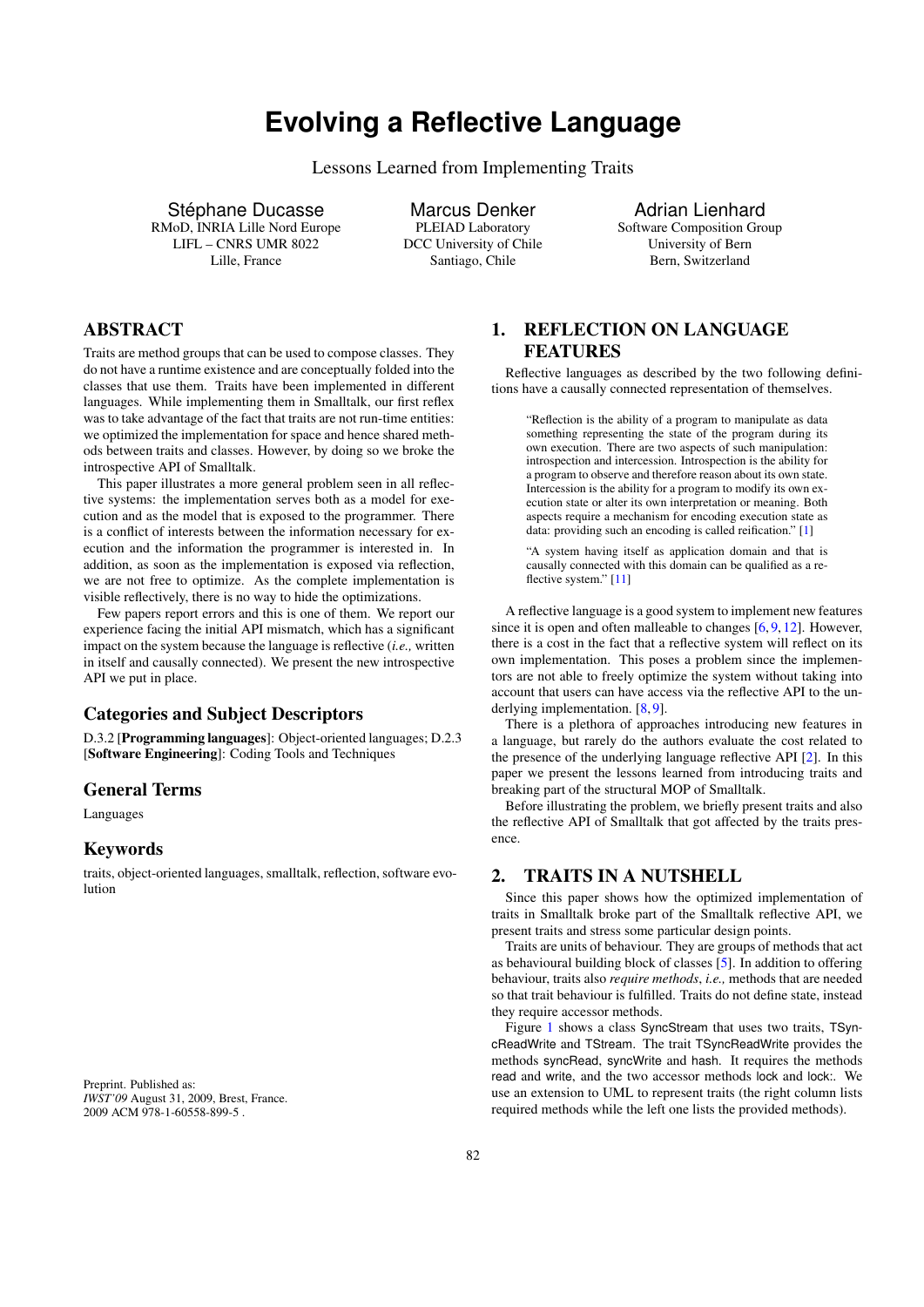

Figure 1: The class **SyncStream** is composed of the two traits **TSyncReadWrite** and **TStream**.

Explicit composition. A class is then defined by specifying its superclass, instance variables, and used traits. In addition it is the responsibility of the class to explicitly resolve conflicts that may occur when two traits define methods having the same name.

Trait composition is built around the following three rules:

- Methods defined in the composer take precedence over trait methods. This allows the methods defined in a composer to override methods with the same name provided by the used traits.
- In any class composer, the traits can be in principle in-lined to give an equivalent class definition that does not use traits.
- Composition order is irrelevant. All the traits have the same precedence, and hence conflicting trait methods must be explicitly disambiguated.

Conflict resolution. While composing traits, method conflicts may arise. A *conflict* arises if we combine two or more traits that provide identically named methods that do not originate from the same trait.

There are two strategies to resolve a conflict: by implementing a method at the level of the class that *overrides* the conflicting methods, or by *excluding* a method from all but one trait. In addition, traits allow method *aliasing*; this makes it possible to introduce an additional name for a method provided by a trait. The new name is used to obtain access to a method that would otherwise be unreachable because it has been overridden [5].

In Figure 1, the class SyncStream is composed from TSyncRead-Write and TStream. The trait composition associated to SyncStream is:

TSyncReadWrite alias *hashFromSync* → *hash*

```
+ TStream alias hashFromStream → hash
```
The class SyncStream is composed of (i) the trait TSyncRead-Write for which the method hash is aliased to hashFromSync and (ii) the trait TStream for which the method hash is aliased to hash-FromStream.

Method composition operators. Trait composition is based on four operators [5]: sum (+), override ( $\triangleright$ ), exclusion (-) and aliasing (alias  $\rightarrow$ ). For further details on trait composition, we refer to the traits paper [5].

Trait methods are then conceptually shared among all the classes using them. As we will see, sharing traits at the implementation level raises some problems in presence of the reflective API.

## 3. SMALLTALK REFLECTIVE API IN A NUTSHELL

Smalltalk offers a solid structurally reflective API [7,12] as well as some powerful behavioural capabilities [3, 4]. Here we present only the ones required to illustrate our point.

Class as Objects. The programmer can introspect a class and get access to all its local method selectors as well as the inherited ones.

| Point selectors         | Returns all the selectors of methods lo- |
|-------------------------|------------------------------------------|
|                         | cally defined                            |
| Point allSelectors      | Returns all method selectors including   |
|                         | the superclass ones                      |
| Point $\gg$ #setX:setY: | Returns a compiled method                |

Compiled methods as meta-objects. While in early Smalltalk implementations a compiled method was an internal object, it slowly acquired a reflective API in later versions. For example, a compiled method knows directly its class in Pharo, while before, all the system classes had to be queried. In addition, a compiled method knows its selector and has a property API to store additional state.

| method selector    | Returns the selector of the compiled    |
|--------------------|-----------------------------------------|
|                    | method                                  |
|                    |                                         |
| method methodClass | Returns the class to which the compiled |
|                    | method belongs                          |

The variable method in the table above holds a compiled method instance. A compiled method can be accessed by sending the message  $\gg$  to a class with the method name as argument, for example, Point  $\gg$  #setX:setY:.

## 4. PROBLEMS

In Squeak Smalltalk, like in most other Smalltalk dialects, a compiled method is installed in the method dictionary of a class. A compiled method is a regular object in memory and serves as a container for the bytecode of a method. The source is stored in external files. As described in Lienhard's Masters thesis [10], the implementation of traits in the Squeak kernel takes the static approach where methods from traits are propagated to classes at *compile time*. (An alternative strategy would have been to modify the method lookup of the VM.)

In this first implementation of traits, we make use of the fact that compiled methods can be shared<sup>1</sup>. When a method is propagated from a trait to another trait or to a class, the very same method object is installed. This means, that method objects are shared between traits and classes. At the time we designed the new traits kernel, the sharing of compiled methods seemed like a reasonable design decision because it avoided to recreate a new compiled method for each class and hence saved memory.

While this optimization was good to optimize memory usage, in the presence of an introspective API it turned out to be a mistake. This became especially obvious when the API of the class CompiledMethod was later extended. For instance, querying for the class in which the method is installed or the method name by which the method can be called, became ambiguous for shared methods. With this design, a correct implementation of this API was not possible because storing the class and name of the method did not make sense for shared methods.

<sup>&</sup>lt;sup>1</sup>One exception are methods with a super message send since they capture the static superclass at which the lookup is started.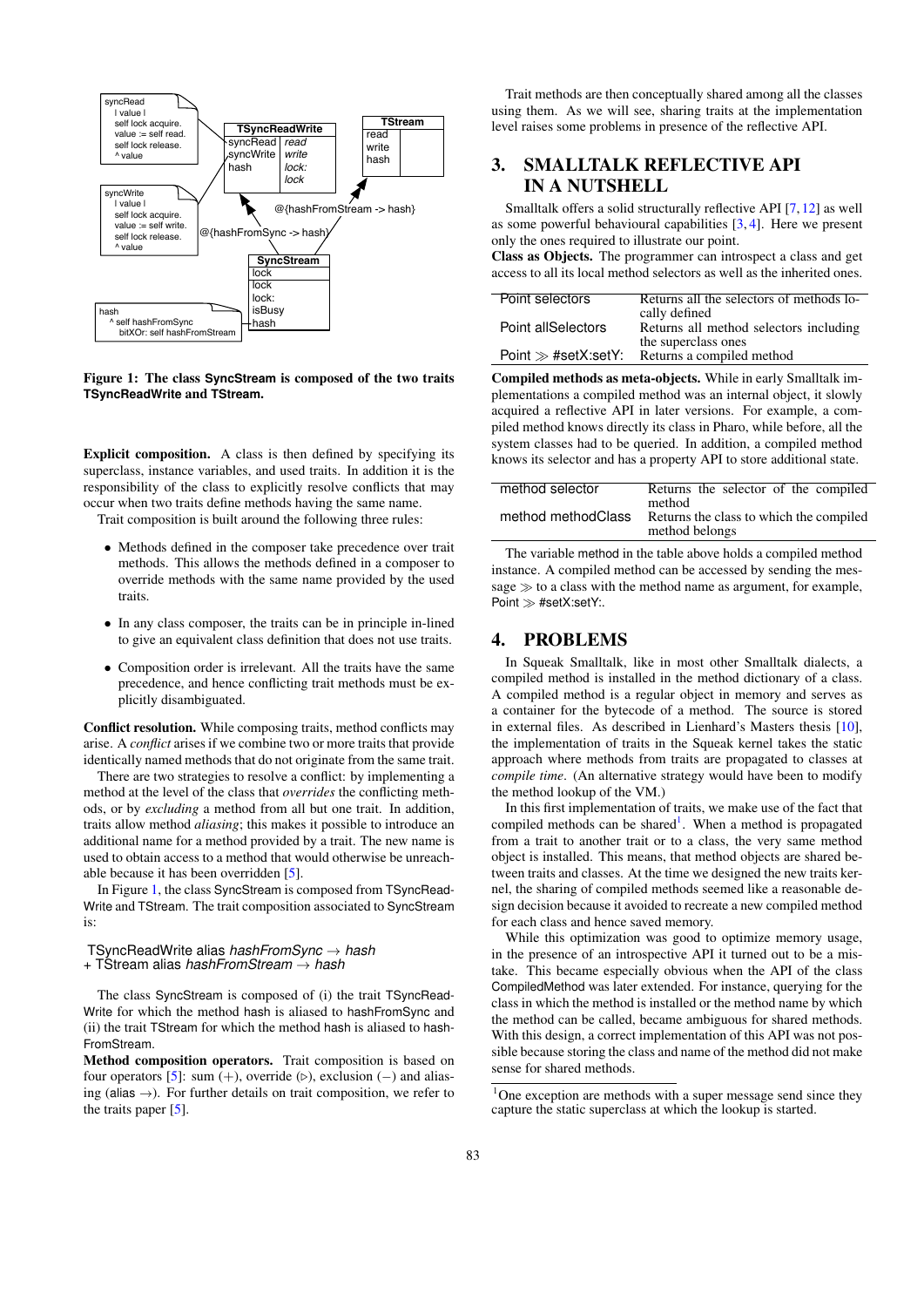The Case of Aliases. Aliases in traits are not method renames as in Eiffel. An alias is just a new name for an existing method. Aliases are a good solution to let the programmer access a trait method that has been redefined in the class. Without aliases, the programmer would be forced to copy and paste the hidden method. Again with a space optimization in mind, aliases were implemented by adding an entry to method dictionary and by sharing the aliased method. This is a good solution for a non reflective language. The problem is that a compiled method can be asked for its name. It is not clear whether the aliased name or the hidden method name should be returned.

Reflective API Problems. Besides the previous problems that can be solved by not sharing the compiled methods, there is a family of problems due to existing programs and tools not being aware of traits. For example, the code fileouter writes all the methods of a class to disk using the message selectors. Therefore, in presence of traits, the trait methods are saved as well mixed with the local methods. A similar problem occurred at the level of the user interfaces. Browsing a class did not distinguish between method acquired by trait composition and local or inherited ones. These problems were expected since the semantics of the method selectors changed and tools needed to be adapted to the presence of traits.

In summary, the sharing of method objects saved memory but hindered the evolution of a sound reflective API. Therefore, there was a need for a clear structural MOP that we will present in the following section.

## 5. A STRUCTURAL REFLECTIVE API FOR TRAITS

The new MOP is based on three parts: the absence of sharing between traits methods, a new API for navigating classes in presence of traits, and a compiled method and trait centered API.

#### 5.1 Class and Traits

Common API of Classes and Traits. Classes and traits have a common interface as both are behaviors holding sets of methods. This means that both traits and classes can often be treated the same. Therefore, even though traits are a new concept, all tools working on classes can be easily adapted to take traits into account.

In the following, we present the common reflective API that is provided by both traits and classes.

| traits                | A collection of traits that are directly used   |
|-----------------------|-------------------------------------------------|
| allTraits             | The transitive closure of all traits used       |
| selectors             | The names of all methods installed in the       |
|                       | method dictionary <i>(i.e.,,</i> methods imple- |
|                       | mented in classes and traits and methods ob-    |
|                       | tained from traits)                             |
| allSelectors          | Like selectors, but including superclasses of   |
|                       | classes                                         |
| <b>localSelectors</b> | Like selectors, but excluding methods ob-       |
|                       | tained from traits                              |

Global API to Access Traits and Classes. The global namespace (Smalltalk) contains both classes and traits. The existing API to access classes continues to work with classes:

| Smalltalk allClasses           | all classes, no traits   |
|--------------------------------|--------------------------|
| Smalltalk allClassesDo: aBlock | iterate over all classes |

For traits, the following methods where added:

| Smalltalk allTraits                     | all traits             |
|-----------------------------------------|------------------------|
| Smalltalk allClassesAndTraits           | all traits and classes |
| Smalltalk classOrTraitNamed: aString    | returns class or trait |
| Smalltalk allClassesAndTraitsDo: aBlock | iterate over classes   |
|                                         | and trait              |

## 5.2 Non Sharing

The new implementation copies the method instances and their source code on a per use basis (for each class or trait). This way a compiled method has a unique selector and a unique class to which it belongs. The source is also not shared anymore since with aliases the selector of a method can differ from its original (in the old implementation, the source was patched before shown to the user). We propose a finer MOP for compiled method as shown below.

As we do not share the methods anymore, there will be a slight increase in instances of class CompiledMethod in the system. We show the increase for Pharo version #10337:

| 1803                                                                                             |
|--------------------------------------------------------------------------------------------------|
| 75                                                                                               |
| Number of Methods with sharing $\begin{array}{ c c c c c }\n\hline\n35650\n\end{array}$          |
|                                                                                                  |
| Number of methods with copying 38287<br>increase $\begin{bmatrix} 38287 \\ 7.39\% \end{bmatrix}$ |
|                                                                                                  |

## 5.3 New Compiled Method MOP

While just copying all the trait methods resolves the issues related to the lack of a one to one mapping between a name to access a metaobject and this metaobject, it does not really help clients to build (meta) applications in presence of traits. We present now that just adding one extra concept, the *origin* of a compiled method, results in a solid API. It should be noted that this solution was not that obvious at the beginning and that several iterations were necessary to arrive to this minimal yet expressive API.

Let us take the situation described by Figure 2. While abstract, it illustrates all the cases of trait usage, aliasing and local method definition.

Compiled method **methodClass**. The message methodClass always returns the class in which the method is either local or used from a trait. methodClass therefore takes the standpoint where all traits are flattened into the classes that use them. If it is sent to a method from a trait, it returns the trait itself.

The following tests illustrate the semantics of methodClass when sent to traits. The traits Trait1 and Trait2 define two methods named c. By default a method defined in a trait answers its trait as its methodClass:

```
self assert: (Trait1>>#c) methodClass = Trait1.
self assert: (Trait2>>#c) methodClass = Trait2.
```
This allows clients to treat traits and classes polymorphically from their method perspective. An alternative design would have been to return nil or raise an exception when sent to a trait.

The method c is redefined locally in the class C. The expression c methodClass returns C since the method is redefined locally. In addition c2 methodClass returns the same result, since the trait Trait2 is used by the class C. In presence of aliases as with the class D, which aliased the method c2 as c3, the methodClass is the class in which the alias occurs.

self assert: (C>>#c) methodClass = C. self assert: (C>>#c2) methodClass = C.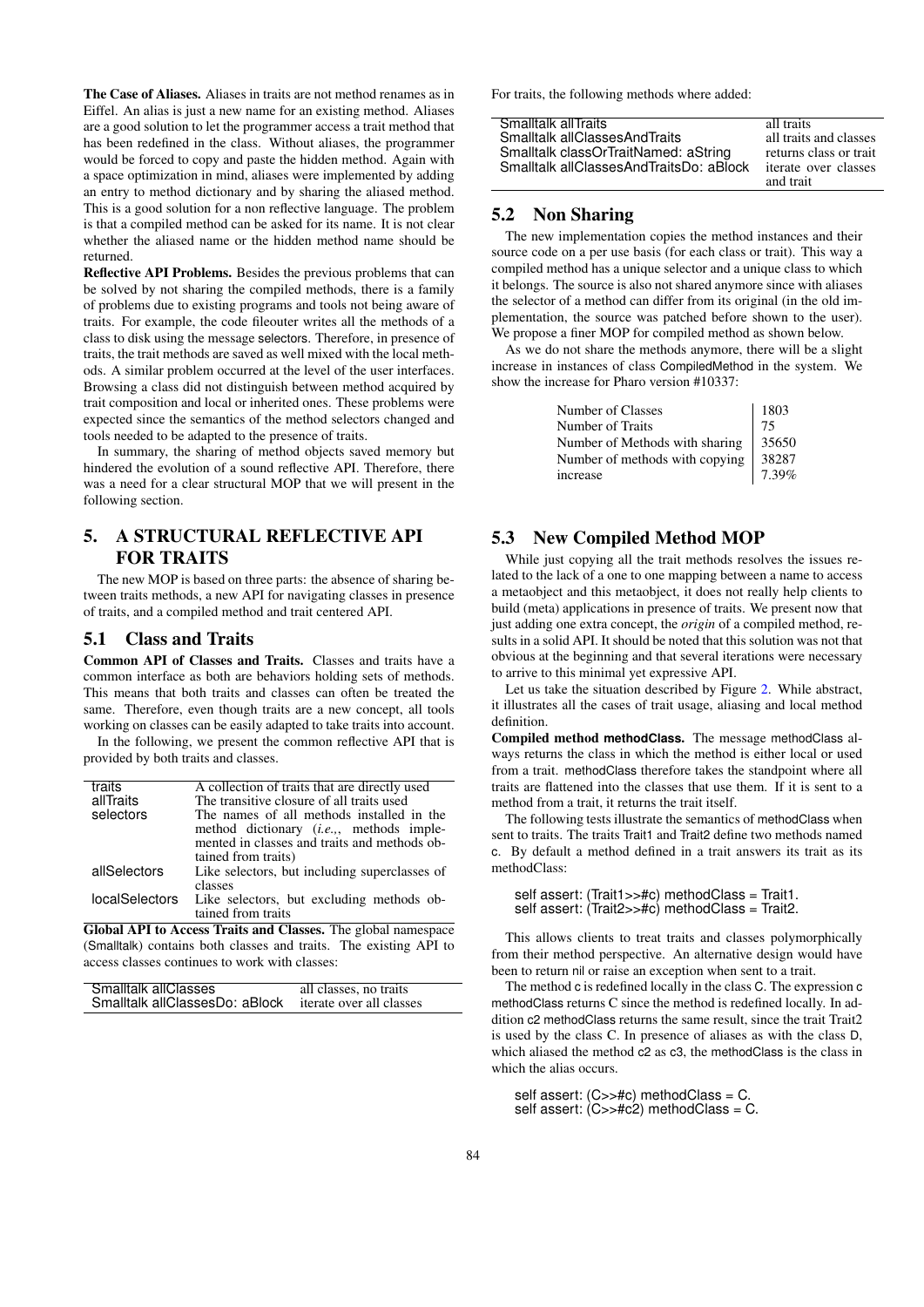

Figure 2: Covering all situations with traits and classes.

```
self assert: (D>>#c) methodClass = D.
self assert: (D>>\#c2) methodClass = D.
self assert: (D \rightarrow \#c3) methodClass = D.
```
Finally, even if a trait is composed of other traits (as Trait3 is composed of Trait2 in Figure 2), the methodClass of c2 in class A is A.

self assert: (Trait3>>#c) methodClass = Trait3. self assert:  $(A \rightarrow \#c2)$  methodClass = A.

Compiled method **selector**. The selector of a compiled method is always the selector of its current use. In particular, an aliased method has the name of its alias name.

testSelector

```
self assert: (A>>#c) selector = #c.
self assert: (C>>#c) selector = #c.
```
self assert: (Trait3>>#c) selector = #c.

self assert: (Trait3>>#c2) selector = #c2.

```
self assert: (D>>\#c3) selector = \#c3.
```
Compiled method **origin**. Finally, in contrast to methodClass which always represents the current container of the receiver, we introduced the message origin which returns the defining class or trait of a compiled method. Such message makes the development of tools much simpler since the client does not have to navigate the internal trait composition structure.

The origin of c2 in the trait Trait3 is Trait2 because it is not redefined in Trait3 (same for  $D\gg\#c2$ ). Class A gets the method c from the Trait3 and not Trait2 which also defines it, since Trait3 locally redefined it.

self assert: (Trait3>>#c2) origin = Trait2. self assert:  $(A \rightarrow \#c2)$  origin = Trait2. self assert:  $(D>>\#c2)$  origin = Trait2. self assert: (A>>#c) origin = Trait3.

Method c is defined locally in class C, which overrides its definition from Trait2. Its origin is then such a class C.

self assert: (C>>#c) origin = C.

Since class B excluded method c from Trait2 and got the one from trait1. The origin of c is Trait1. Finally the origin of method c3 in class D which is an alias to the method c2 is the class Trait2. Here even if the method C3 is only defined in D the API stresses its origin as a copy of c2. We may change this decision based on user feedback.

self assert: (B>>#c) origin = Trait1. self assert:  $(D>>\#c3)$  origin = Trait2.

## 6. DISCUSSION

Introducing a reflective API for traits has shown a general problem of reflective systems: as the implementation serves both as the structure for execution and the structure for reflection, any implementation artefact will have an impact on reflection. Any optimization will be visible and can lead to problems like in the case of compiled methods sharing.

In this paper, we solved the problem by not optimizing compiled method sharing. But optimizations like these, especially concerning memory usage or execution performance, can be of great value to make a reflective system practical. Conversely, any definition of a MOP will put constraints on the implementation. Kiczales and Lamping [8] report their problems designing a MOP that would not constrain the implementors.

What we need is the ability to have multiple meta-models being available in the system. A low-level one concerned with execution and one or more higher-level models concerned with providing information for the programmer. By doing so we would be reifying the differences in behavior perceived throughout our analysis. Thus, providing different behavior for the different requirements.

#### 6.1 Mirrors

Bracha and Ungar discuss three principles to build reflective APIs [2]. Encapsulation: meta-level facilities must encapsulate their implementation. Stratification: meta-level facilities must be separated from base-level functionality. Ontological correspondence: the ontology of meta-level facilities should correspond to the ontology of the language they manipulate.

As a solution, Bracha and Ungar propose Mirrors. Reflective capabilities are provided by mirror objects. A solution with mirrorlike meta-objects is possible for the problem we encountered in this paper.

We may wonder why a compiled method which is a runtime object needs to know about its class and its selector. This question is valid and interesting. Especially when we see that a compiled method should be accessed via its class using a defined public API  $(A \gg #$ foo or A compiledMethodFor: #foo).

Let's discuss an alternative design: suppose we introduce a separate compiled method metaobject in addition to compiled methods. In such a design, a compiled method does not act as a metaobject and it only holds information for playing its role; in such a case a compiled method does not know its class nor its selector and as such can be easily shared. Now since we still need a metaobject for compiled method, we introduce a dedicated class CompiledMethod-MetaObject, which holds a compiled method, its class and selector. The system should be adapted to return CompiledMethodMetaObjects instead of compiled methods. With such a design, it is interesting to see that the compiled method could be shared but not its metaobject. Now the question of the flow of API use is interesting. Indeed, a compiled method should not hold a pointer to its metaobject as the definition below illustrates. Else we can be in exactly the same situation we describe in the beginning of the paper.